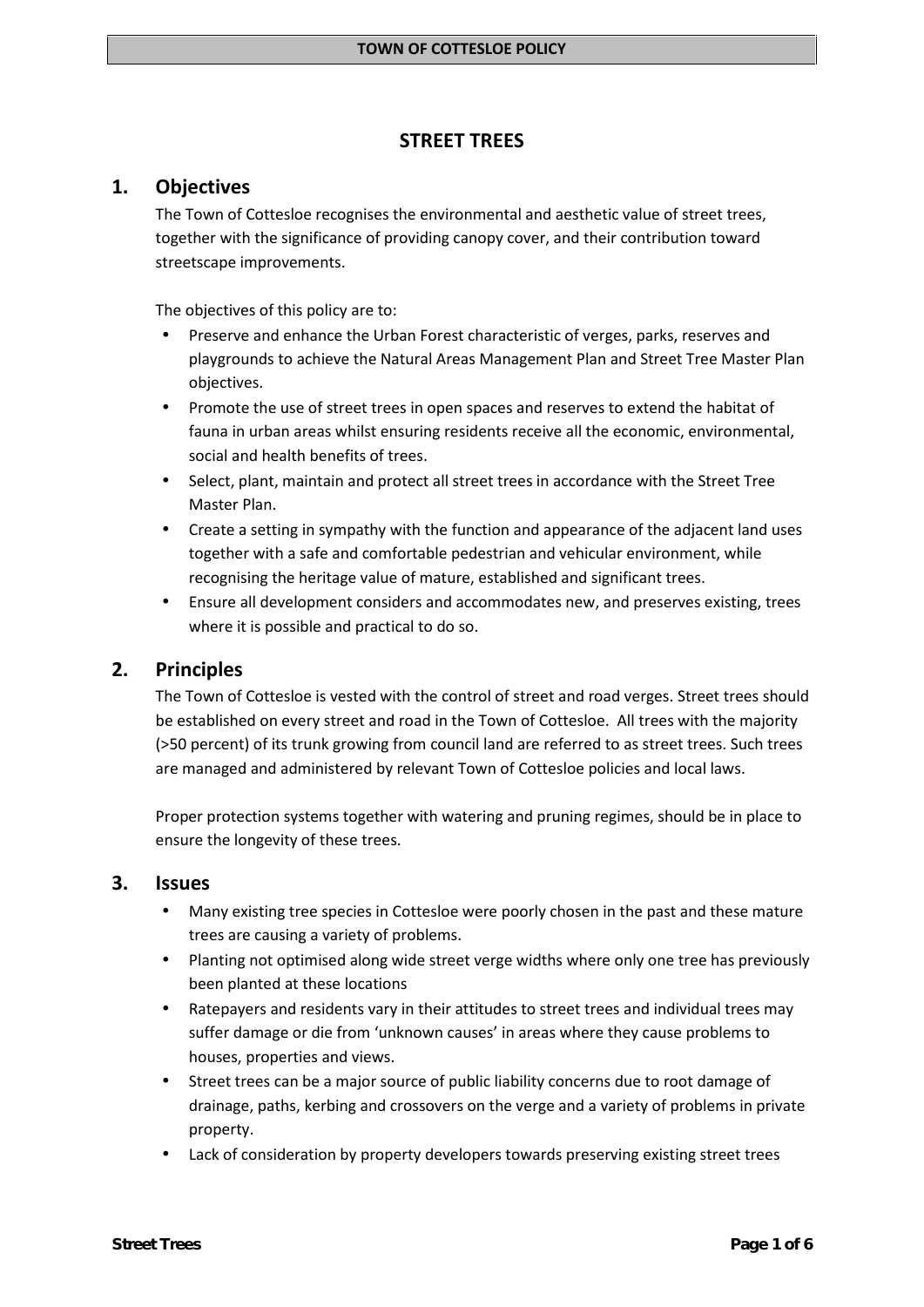Unapproved planting of species, inconsistent with the Street Tree Master Plan, by others within verges.

### **4. Policy**

The Town of Cottesloe is responsible for the planting and maintenance of trees within the Council's 3.9 kilometre square boundary. Trees have the functional importance within the urban environment towards creating attractive open spaces. The continued commitment toward a high standard of street tree maintenance will provide ongoing preservation to the amenity and aesthetics of streetscapes.

This policy applies to all street trees that are owned or managed by the Town of Cottesloe. Elected Members, employees, residents, ratepayers, consultants, contractors, developers and event organisers are all required to comply with the policy.

### **4.1 Intent**

Street trees provide both economic and intangible benefits that include land value appreciation, air quality purifications, noise filtration, reduce the effects of climate change, contribute to a sense of seasonal change, in addition to providing fauna habitat within the Perth metropolitan area.

The intent of this policy is to:

- Provide a consistent approach towards the management of street trees
- Increase the Town's tree canopy cover to reduce the urban heat island effect, improve air quality and contribute to greening corridors through proactive planting programs.
- Preserve and increase the long term viability of trees on verges, reserves, parks and playgrounds through protection and maintenance programs
- Provide safe, cool and green access ways for pedestrians, cyclists and vehicles
- Reinforce, preserve and enhance the character of our suburbs
- Improve street tree establishment and survival rates
- Administer the maintenance and management of existing and new trees to ensure that they survive and thrive in the harsh urban conditions.
- Aim at producing a full canopy and continuity of shade

### **4.2 Street Tree Selection**

Species to be planted at each location shall be in accordance with the approved Street Tree Master Plan.

All variations require approval by Council. Personal dislike, litter or perceived problems associated with a particular species are not considered reasons to deviate from the Master Plan.

#### **4.3 Tree Planting and Maintenance**

#### **4.3.1 Tree Planting**

The Town of Cottesloe is responsible for the planting of all trees as identified under its annual programs, which include community tree planting, street tree planting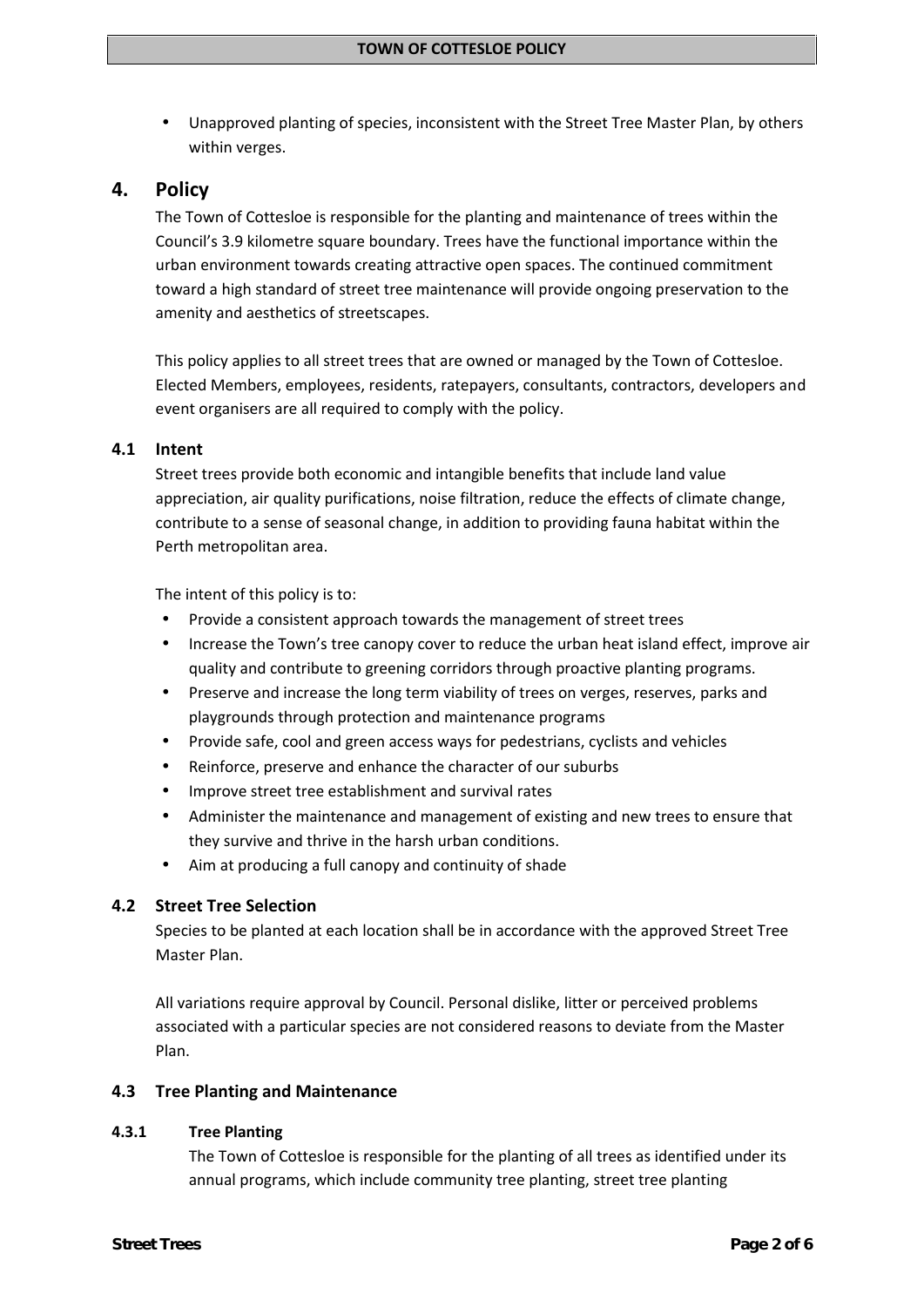(replacement and renewal) and requests from residents. Planting is generally carried out in the winter months by Council staff, to aid in the establishment of trees.

Street tree planting is undertaken to:

- Ensure a minimum of one tree is planted per verge adjacent to each residential property, including new developments
- Address missing trees or gaps within the streetscape
- Replace dead street trees that have been removed
- Meet resident requests for new street trees
- Wherever practical, to achieve a continuity of shade in the harsh summer sun

Notification will be provided to adjacent residential properties, prior to the commencement of verge planting. Feedback will be considered and the final decision will be made by the Manager of Engineering Services.

Residents may be permitted to plant a verge tree in front of their properties on application to the Manager of Engineering Services. The selection of species shall be consistent with the Street Tree Master Plan. Ownership and maintenance of the street tree becomes the responsibility of the Town.

### **4.3.2 Tree Watering**

The Town is responsible for watering, until all newly planted trees are established. Residents/owners are encouraged to water street trees.

#### **4.3.3 Tree Pruning**

The Town is responsible for the pruning of street trees under the discretion of the Manager Engineering Services. Any unauthorized pruning of street trees may be liable for prosecution.

Street tree pruning shall be aimed at producing a full canopy typical of the species, while still addressing legal obligations and the preservation of public safety. This may be carried out under the following circumstances, as determined by the Manager of Engineering Services:

- Eliminate potential hazard to pedestrians, cyclists, road traffic, or damage to buildings or structures
- Maintain safe sightlines near road intersections, driveways, crossovers and footpaths
- Remove dead, dying, diseased or pest infested limbs, branches or abnormal growth
- Prune low growing branches that impede parking control signage and/or street signs
- Prune the canopy from overhead power lines, electrical feeder lines to individual properties and other essential services.
- Prune to undercrop the tree to allow northern light
- Aim at producing a full canopy and continuity of shade

Following requests from residents for tree pruning, a site inspection will be conducted by Council staff to determine if pruning is required. The resident/ratepayer will be informed of the outcome following the site inspection.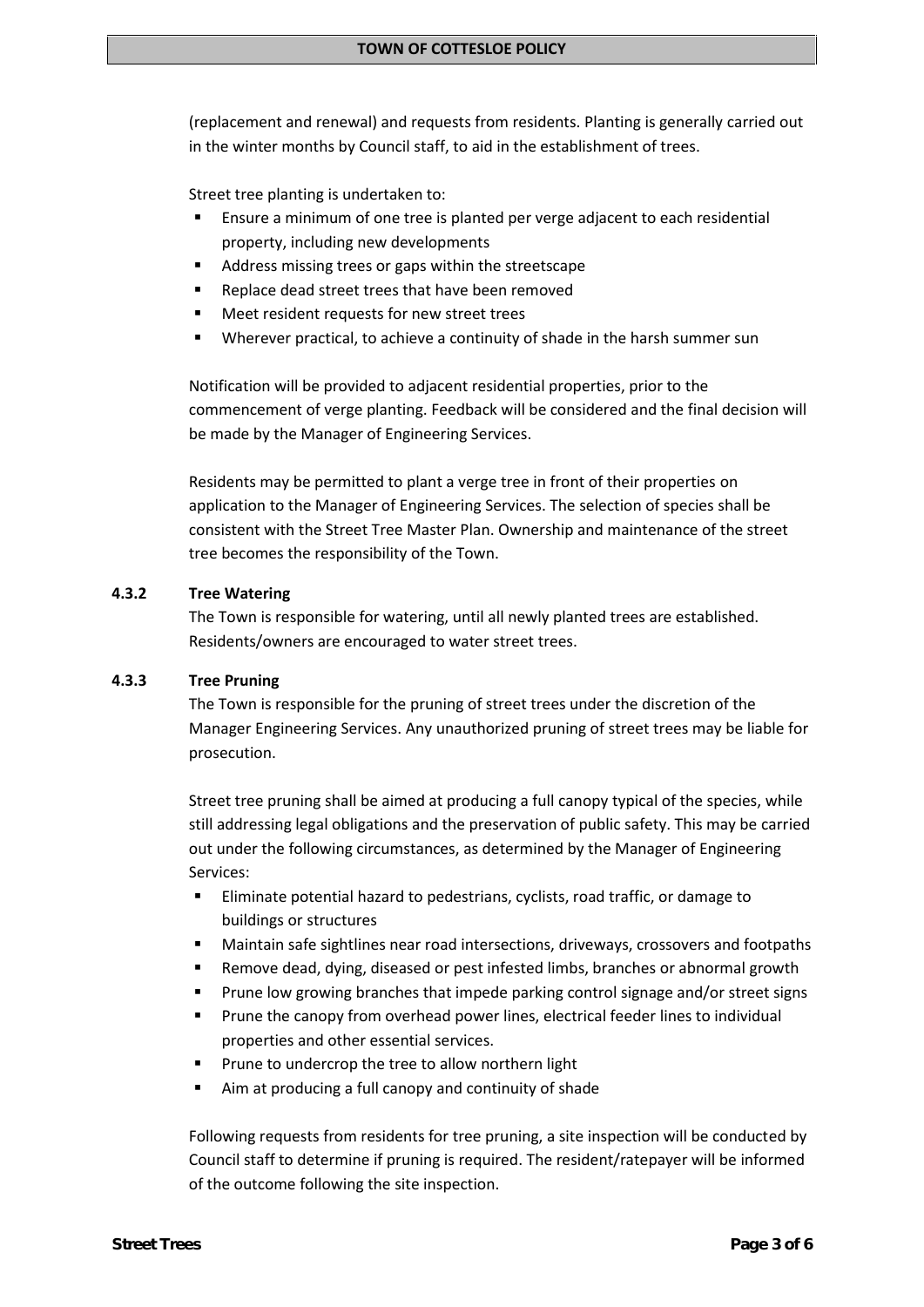Major pruning may require the Manager Engineering Services to seek professional advice.

### **4.4 Unauthorised Planting**

Unauthorised planting shall constitute any one of the following:

- A tree planted without an application to the Town
- A tree planted of an inappropriate species for verge planting
- A tree planted out of alignment in relation to the Town's verge planting specifications

Where an unauthorised street tree planting is identified, the Manager of Engineering Services shall determine whether the planting should be removed. All thriving and established unauthorised planting shall remain.

Ownership and maintenance of retained unauthorised street tree becomes the responsibility of the Town of Cottesloe.

### **4.5 Tree Removal**

The Town of Cottesloe is responsible for the removal of street trees. Unauthorised tree removal of any street tree is not permitted. The Council prioritises street tree retention and removal is only considered when no other reasonable alternative exists or has been exhausted. In the improbable occasion that no reasonable alternative exists, tree removal must be approved by Council

Notwithstanding the above, the Manager of Engineering Services can authorise the removal when a street tree is:

- Certified by a suitably qualified arborist as dead, damaged, post mature and diseased, or in decline and no further remedial techniques are appropriate.
- Certified by a suitably qualified arborist as a noxious street tree or classified as an invasive weed, and Cottesloe found on the Coastcare website https://cottesloecoastcare.org/dir/weeds.
- Causing significant damage to property or public utilities and the cost of ongoing remedial works becomes uneconomic, and there is no further alternative solution.
- Causing an immediate safety hazard to the public.
- Certified by a suitably qualified arborist as structurally unsound.
- Unauthorised street tree (subjected to section 4.4 of the Street Tree Policy).
- Has been affected by infrastructure works and the tree cannot be retained.
- Identified within a property development plan that has been approved by Council. The replacement trees must be of an appropriate size and species as determined by the Town of Cottesloe.

Where a tree is to be removed by the Town of Cottesloe, the residents/ratepayers of the adjacent residential property will be notified in advance, and a replacement tree will be planted in the same location by the Town if possible. An alternative location shall be chosen should the original location be unavailable.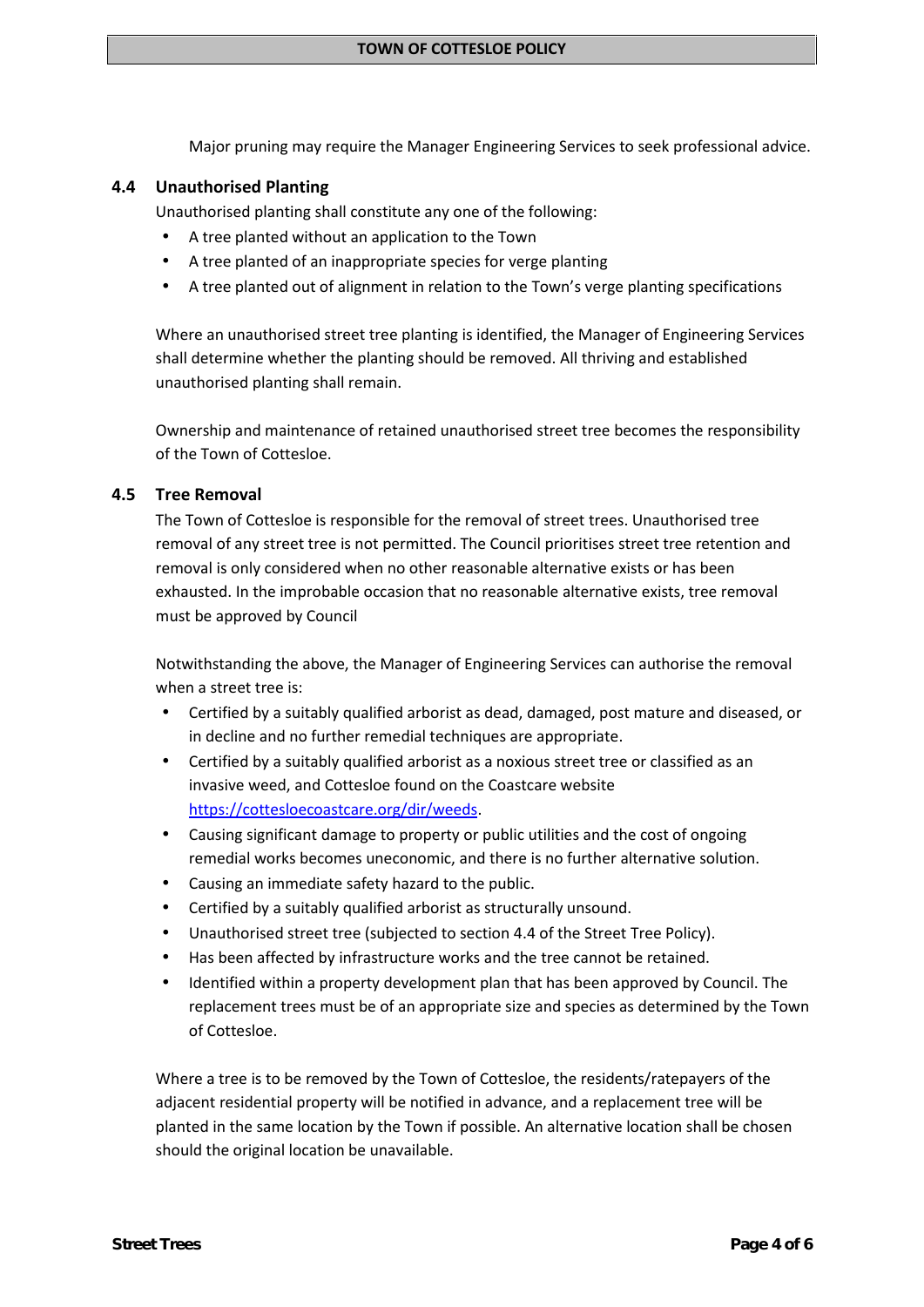If a tree is removed without authorisation by another party, the Council may seek to recover all related costs associated with the loss in amenity value of the removed street tree, and the replacement planting as determined by the Manager Engineering Services.

The following do not justify the removal of street trees:

- Tree litter/leaf fall ('messy' tree)
- Restoration of a view
- Alternative street tree requested by resident as planted species, shape or structure is disliked
- In the way of verge development or a desire to re-landscape
- House alterations requiring crossover relocation
- Swimming pool installation root or falling leaf problems
- Large in size and perceived to be inappropriate for the location
- Attracts birdlife or other fauna
- Inconvenience during development works
- Shading of lawns, pools etc.
- Produces natural debris, which includes the dropping of leaf, flowers, fruit, nuts, bark, etc.
- Perceived as dangerous or that a tree might fall in a storm
- Causes health and allergy related issues The Manager, Engineering Services, shall be authorised to remove, replant or relocate any tree planted by the Town, for operational efficiency.

# **4.6 Tree Protection at Development Sites**

Protection of street trees at development site is important towards preserving the amenity of streetscapes. For development or building approvals, plans and drawings submitted must include the locations of all street trees on abutting road verges for the consideration of the effects of such land or building changes, on these street trees.

A bond, no less than the amenity value of the trees plus replacement costs as determined by the Manager Engineering Services will be held by the Town of Cottesloe where development or other activities have the potential to impact street trees. This will be provided before a Building Permit is approved for the commencement of works.

The securities will be held for the duration of the construction and returned upon satisfactory inspection by Council Staff.

### **4.7 Vandalism to Street Trees**

A person or company identified as having damaged a street tree(s) shall be required to provide full compensation to Council, for all costs associated with the re-establishment of an advanced tree of that same species. This will include an assessed value, as determined by the Manager Engineering Services, for the loss of amenity/aesthetic value of the tree(s).